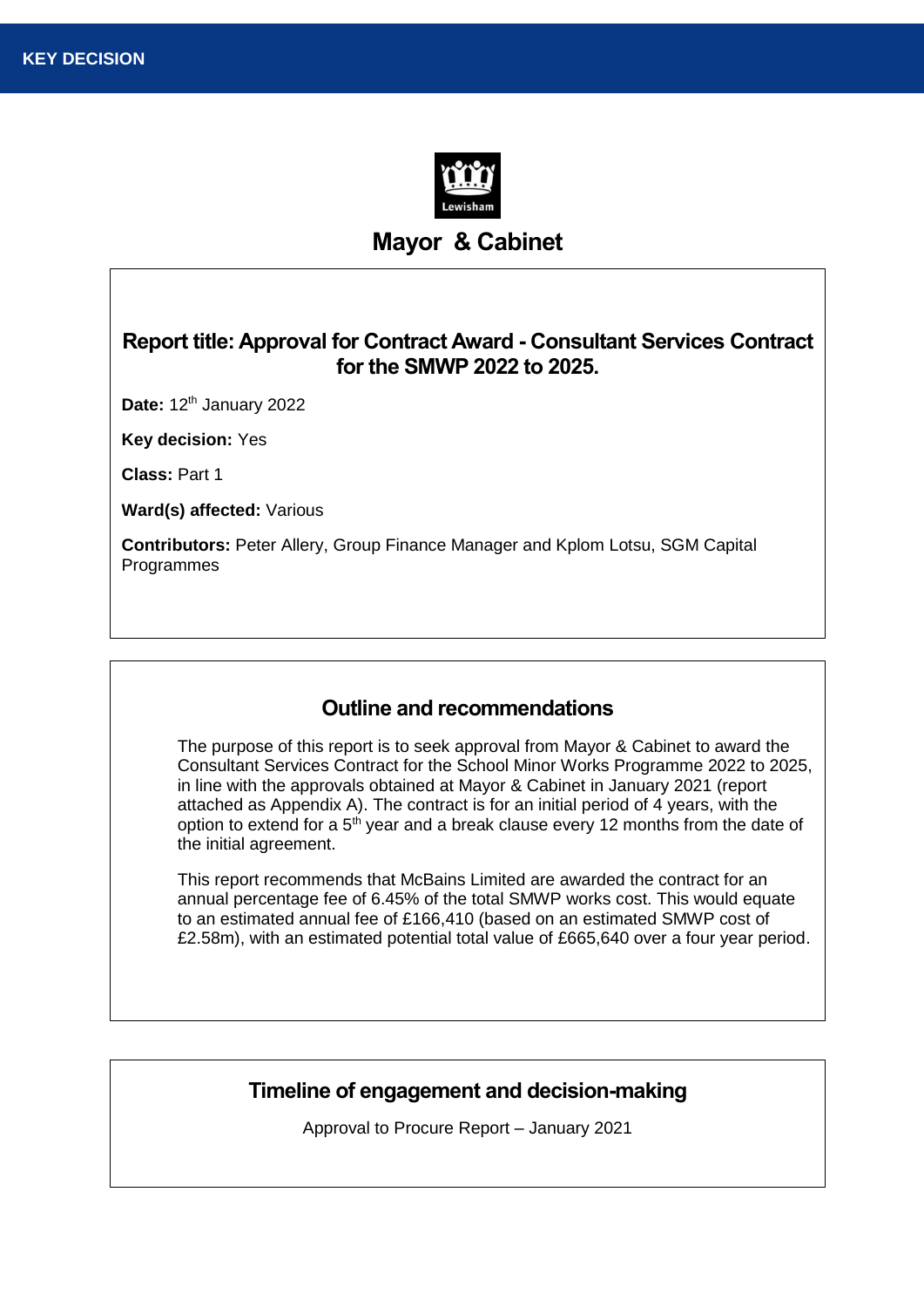# **1. Summary**

1.1. The purpose of this report is to seek approval from Mayor & Cabinet to award a contract for Consultant Services for the School Minor Works Programme 2022 to 2025, in line with the approvals obtained at Mayor & Cabinet in January 2021 (report attached as Appendix A). Following completion of an open procurement process, officers recommend that McBains Limited are awarded a contract for an initial period of 4 years for this service, with the option to extend by a further year, and inclusive of a break clause option every 12 months from the date of the initial agreement.

# **2. Recommendations**

It is recommended that Mayor & Cabinet:

- 2.1. Approve the award of contract, for an initial period of 4 years, to McBains Limited for the provision of a Surveyor-led Multi-Disciplinary Consultancy Service to design and project manage the School Minor Works Programme 2022 to 2025.
- 2.2. Note that the value of this contract is based on an annual percentage rate of 6.45% of the annual total SMWP works cost. Assuming a SMWP budget of £2.58m, this would equate to an estimated annual fee of £166,410, with an estimated potential total value of £665,640 over the four year period.
- 2.3. Note that this contract will include a break clause every 12 months, for a period of up to 4 years, from 2022 to 2025. The contract also includes an option to extend the contract for a further year. The Council therefore has the opportunity to terminate the contract at the end of each year at its own discretion.

# **3. Policy Context**

- 3.1. The Local Authority has a duty to ensure the provision of sufficient places for pupils of statutory age and, within financial constraints, accommodation that is both suitable and in good condition.
- 3.2. The proposal within this report is consistent with the Corporate Strategy 2018 to 2022, in particular the Corporate Priority of 'Giving children and young people the best start in life: Every child has access to an outstanding and inspiring education and is given the support they need to keep them safe, well and able to achieve their full potential'.
- 3.3. As the owner of the community school buildings and employer of school staff, Lewisham Council has a statutory duty to ensure that schools are fit for purpose while in use by pupils and staff. While schools are responsible for the day-to-day maintenance of their buildings, any significant capital expenditure has to be funded through the Council's School Minor Works Programme.

# **4. Background**

- 4.1. The School Minor Works programme is funded by the Education and Skills Funding Agency (ESFA) through the School Conditions Allocation (SCA). The SCA supports essential capital works in communities schools to prevent disruption to the day-to-day running of schools, and ensure they are safe for the pupils, staff and visitors.
- 4.2. Larger Multi-Academy Trusts (MATs) and larger Voluntary Aided (VA) school bodies receive direct SCA to invest in priorities across the schools for which they are responsible. Smaller or stand-alone academy trusts, sixth form colleges and smaller or stand-alone VA school bodies are able to bid to the Condition Improvement Fund (CIF).
- 4.3. The Council is in the process of undertaking condition surveys of community school buildings (currently 49 in total). The information collected will be used to develop a

# **Is this report easy to understand?**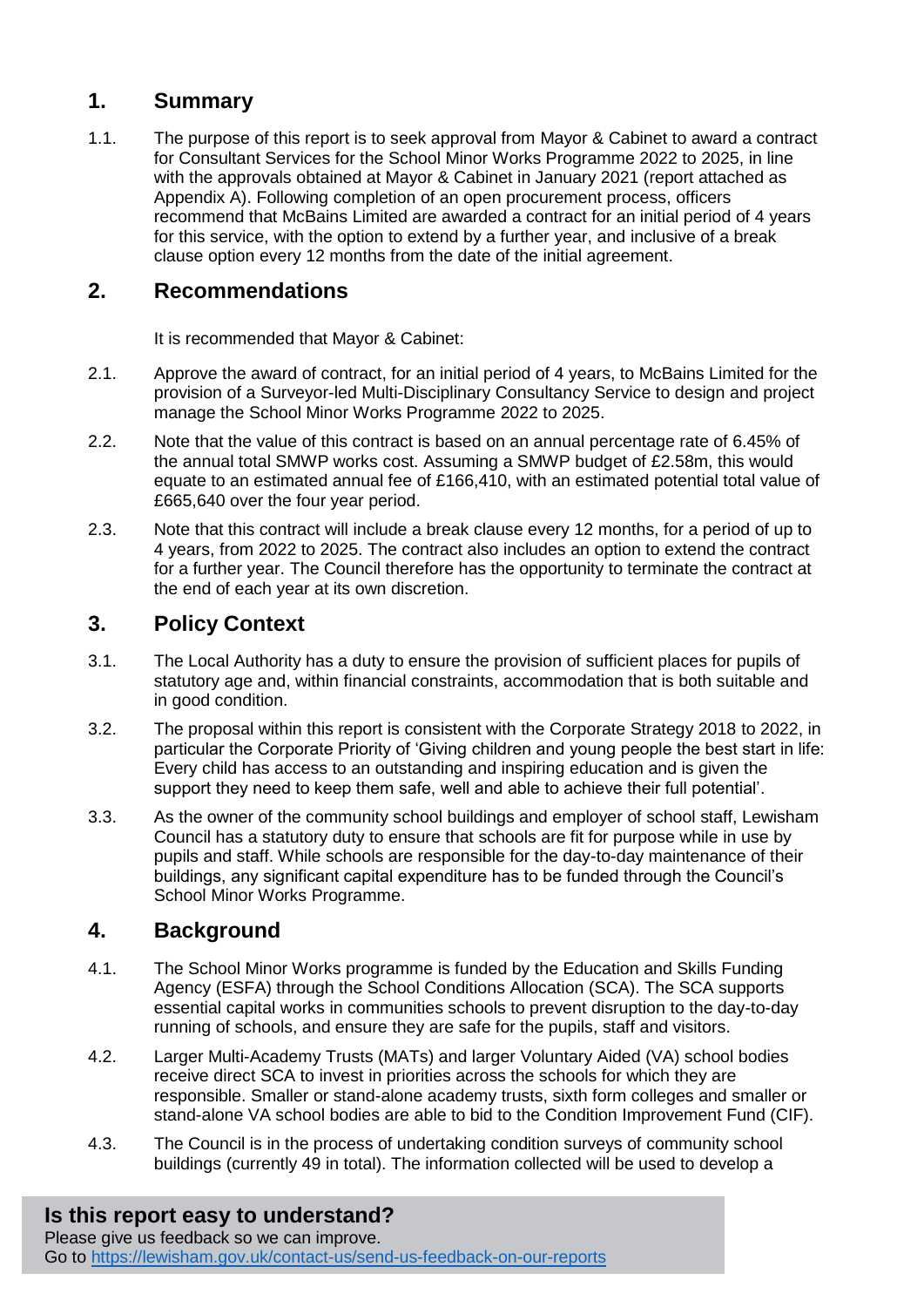Capital Programme Report which will provide an indicative annual programme of works to inform the School Minor Works Programme (SMWP) over the next 4 years (2022 to 2025). The programmes will prioritise issues that are beyond the means of a school to address on its own and that pose (or soon will) a serious risk to the health and safety of children and staff, and/or could result in the closure of a school due to non-compliance with statutory requirements.

- 4.4. The appointed Consultant will provide the Consultant role and multi-disciplinary services (including Project Management, Principal Designer, Building Surveyor and Contract Administration).
- 4.5. The contract will potentially cover a 5-year period, but will include a 12 month break clause, which means the contract can either be terminated or extended by an additional year on or around each anniversary of the date of the Agreement, both at the sole discretion of the Council.

## **5. Procurement process**

- 5.1. A single stage open tender exercise was run for the Consultant Services Contract for the School Minor Works Programme 2022 to 2025.The opportunities were advertised on Contracts Finder and published on the London Tenders Portal, in line with the Council's Procurement guidance.
- 5.2. Tenderers had to achieve a minimum score of 8 (described as *'Very Good - Proposal meets the required standard in all aspects*) for Method Statements MS1a, b, c and MS2.
- 5.3. Moderation sessions were led by the Procurement Officer. The evaluation panel consisted of three Council officers (2 Project Managers and Project Officer).
- 5.4. After the tender period closed, the submissions were shared with the evaluation panel members who were instructed to separately evaluate all complete tenders. Each member's scores were shared with the Council's Procurement team ahead of a virtual meeting (known as a consensus meeting) which was held to discuss and agree consensus scores for each tender. The consensus meetings were moderated by a member of the Council's Procurement team.
- 5.5. The full tender submissions were evaluated based on the following criteria

| • Financial detail including price | 50%   |
|------------------------------------|-------|
| • Project Management               | 22.5% |
| • Technical Ability                | 12.5% |
| • Health and Safety                | 10%   |
| • Social Value                     | 5%    |

The evaluation was made up of 50% price and 50% quality, incorporating 5% for social value.

# **6. Tender Evaluation**

- 6.1. The table below set out details on the key dates and number of tenders received for this contract.
- 6.2.

| <b>Activity</b>               | Date/Quantity             |
|-------------------------------|---------------------------|
| <b>Tender Published</b>       | 05/10/2021                |
| <b>Tender Return Deadline</b> | 09/11/2021                |
| Evaluation/Consensus Meeting  | 29/11/2021 and 01/12/2021 |
| <b>Expression of Interest</b> | 75                        |
| <b>Tenders Received</b>       | 23 in total               |

## **Is this report easy to understand?**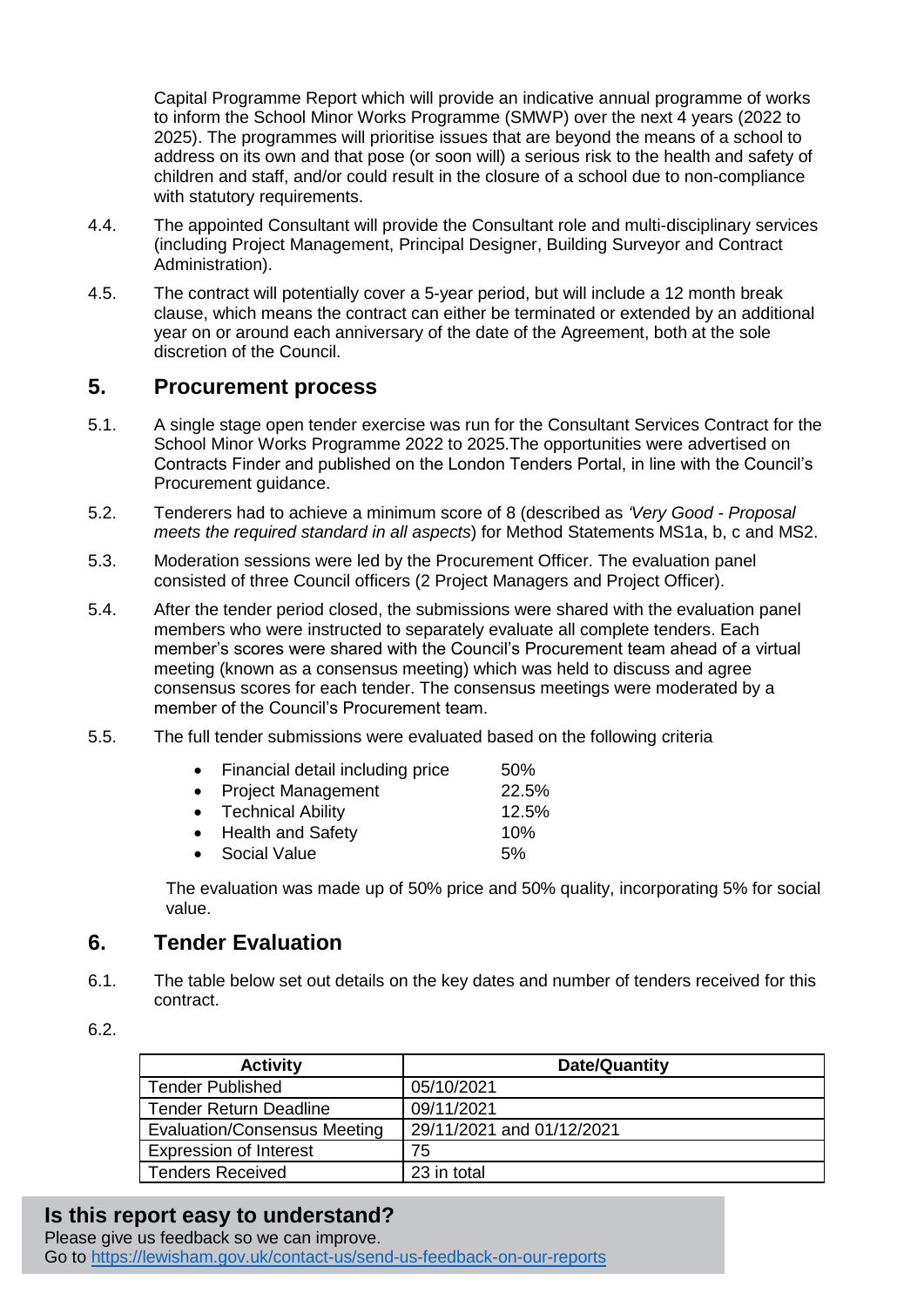6.3. The price of each tender was evaluated using the Lowest Price Option, see the formula below:

Price score = price weighting (50) x (lowest price/tendered price)

6.4. The quality of the tenders was assessed based on the method statements and weightings included in Appendix B. A summary is provided in the table below:

| <b>QUALITY</b>     |                                                        |           |  |  |
|--------------------|--------------------------------------------------------|-----------|--|--|
| Criteria           |                                                        | Weighting |  |  |
| $MS$ 1a*           | <b>Project Management</b>                              | 7.5%      |  |  |
| MS1b*              | Project Management - Quality Control                   | 7.5%      |  |  |
| MS <sub>1</sub> c* | Project Management - Cost Control                      | 7.5%      |  |  |
| $MS 2*$            | <b>Technical Ability</b>                               | 12.5%     |  |  |
| MS <sub>3</sub>    | Health & Safety                                        | 10%       |  |  |
| MS4a               | Social Value - Employment, Skills and Economy          | 1.5%      |  |  |
| MS4b               | Social Value - Greener Lewisham                        | 1%        |  |  |
| MS4c               | Social Value - Healthier Lewisham                      | 1.5%      |  |  |
| MS4d               | Social Value - Training Lewisham's Future              | 1%        |  |  |
| MS <sub>5</sub>    | Equality, Diversity & Inclusion (for information only) | N/A       |  |  |
| MS <sub>6</sub>    | Climate Change (for information only)                  | N/A       |  |  |
| MS7                | GDPR and Data Handling (for information only)<br>N/A   |           |  |  |
|                    | <b>Total Quality Weighting</b><br>50%                  |           |  |  |

- 6.5. Criteria marked with an asterisk (\*) in the table above, required a minimum quality score of 8 (see 6.4 for description of standards) to be considered valid. Criteria not marked with an asterisk (\*) were required to achieve a minimum quality score of 5. Any Tender which failed to attain these minimum scores would be deemed invalid.
- 6.6. The scoring was awarded on a scale of 0 –10. 0 being non-existent and 10 being perfect. The table below provides a description of each score:

| <b>Score</b> | Level        | <b>Standard</b>                                                                                          |
|--------------|--------------|----------------------------------------------------------------------------------------------------------|
|              | Non-existent | Proposal absent                                                                                          |
|              | Inadequate   | Proposal contains significant shortcomings and/or is<br>inconsistent or in conflict with other proposals |
|              | Very poor    | Proposal contains many shortcomings and/or is<br>inconsistent or in conflict with other proposals        |

# **Is this report easy to understand?**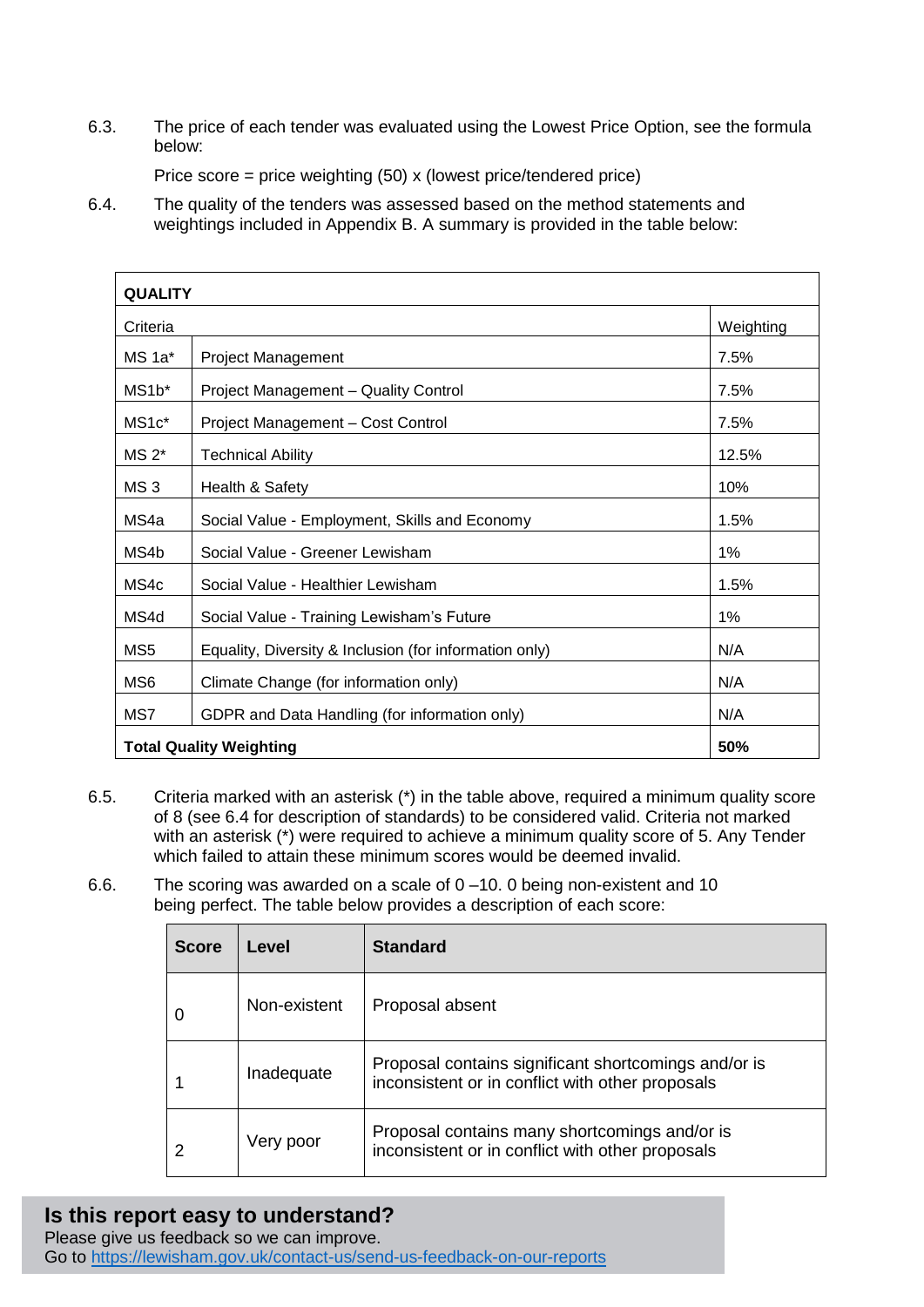| 3  | Poor                      | Proposal falls well short of achieving expected standard in<br>a number of identifiable respects                    |
|----|---------------------------|---------------------------------------------------------------------------------------------------------------------|
| 4  | Weak                      | Proposal falls just short of achieving expected standard in<br>a number of identifiable respects                    |
| 5  | <b>Barely</b><br>adequate | Proposal just meets the required standards in nearly all<br>major aspects, but is lacking or inconsistent in others |
| 6  | Adequate                  | Proposal meets the required standards in nearly all major<br>aspects, but is lacking or inconsistent in others      |
| 7  | Good                      | Proposal meets the required standard in all major material<br>respects                                              |
| 8  | Very good                 | Proposal meets the required standard in all major material<br>respects and in a few of the minor requirements       |
| 9  | Excellent                 | Proposal meets the required standards in all major<br>material respects and nearly all of the minor requirements    |
| 10 | Perfect                   | Proposal meets the required standards in all major<br>material respects and all of the minor requirements           |

- 6.7. The tables that follow summarise the final quality, price scores and overall scores for each tender.
- 6.8. Method Statement Evaluation (Quality)

| <b>Tenderer</b>        | Quality      | Rank           | Valid/         |
|------------------------|--------------|----------------|----------------|
|                        | <b>Score</b> |                | <b>Invalid</b> |
| <b>McBains Limited</b> | 40.75        | 1              | Valid          |
| Company A              | 38.75        | 2              | Invalid        |
| Company B              | 37.75        | 3              | Invalid        |
| Company C              | 37.75        | 3              | Invalid        |
| Company D              | 37.5         | 5              | Invalid        |
| Company E              | 37.25        | 6              | Invalid        |
| Company F              | 36.75        | 7              | Invalid        |
| Company G              | 36.75        | $\overline{7}$ | Invalid        |
| Company H              | 36.25        | 9              | Invalid        |
| Company I              | 36.25        | 9              | Invalid        |
| Company J              | 35.25        | 11             | Invalid        |
| Company K              | 35.25        | 11             | Invalid        |
| Company L              | 35.25        | 11             | Invalid        |
| Company M              | 35           | 14             | Invalid        |
| Company N              | 34.75        | 15             | Invalid        |
| Company O              | 34.75        | 15             | Invalid        |
| Company P              | 34.0         | 17             | Invalid        |
| Company Q              | 33.25        | 18             | Invalid        |
| Company R              | 32.5         | 19             | Invalid        |

# **Is this report easy to understand?**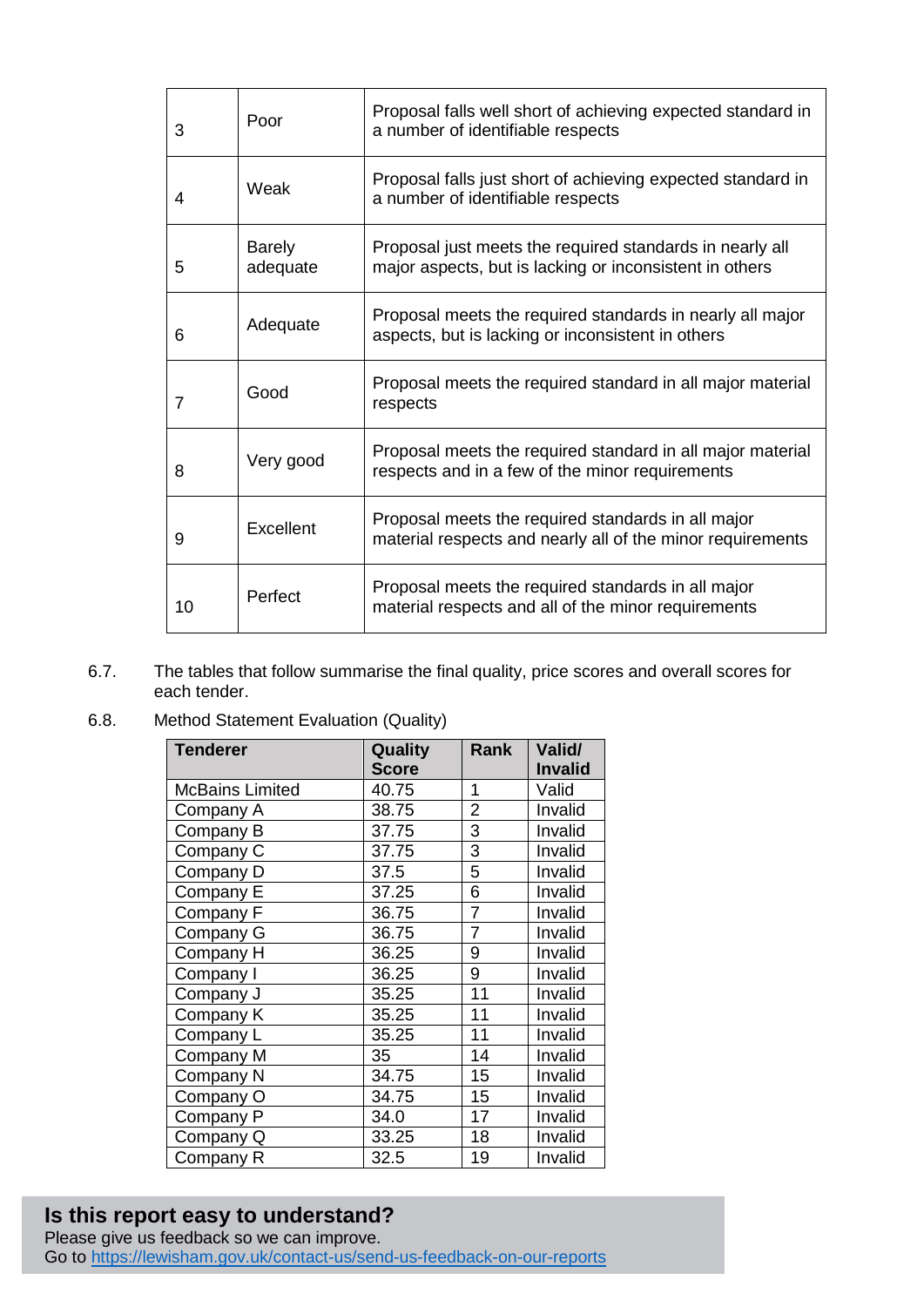| Company S | 32.0 |     | Invalid |
|-----------|------|-----|---------|
| Company 7 | 32.0 |     | Invalid |
| Company U | 23.5 |     | Invalid |
| Company V | N/A  | N/A | Invalid |

- 6.9. Overall, the quality of the bids was reasonable and several companies scored highly on individual questions. However, as this programme involves working on high risk projects within live school environments and under pressurised timescales, the minimum quality threshold for four of the six method statement questions was set at a particularly high level of 8 (out of 10), see table 6.6 for further details. Once all tender responses had been evaluated, only 1 tenderer, McBains, had achieved the required standard for all method statement responses.
- 6.10. Form of Tender Evaluation (Price)
- 6.11. The price submitted by tenderers was based on a percentage of the value of an indicative School Minor Works programme budget provided within the tender pack, which provided details of the work packages and their indicative costs.
- 6.12. Tenderers were asked to provide a percentage and equivalent amount they would charge based on the example School Minor Works programme budget of £2,580,000. The actual programme of works for 2022 and subsequent years will be agreed with the successful bidder once appointed .
- 6.13. As McBains Ltd submitted the only valid tender, it was only their price that was evaluated (based on Procurement advice). This is shown in the table below:

| <b>Tenderer</b>        | <b>Price</b>       | $%$ fee | <b>Score</b> | Rank |
|------------------------|--------------------|---------|--------------|------|
| <b>McBains Limited</b> | £166,410.00   6.45 |         | 50           |      |

- 6.14. It should be noted that despite the fact that no other tender prices were formally evaluated, officers are confident that McBains Ltd's price is on market. The mean average of the 23 tender prices received was £152k (5.9% of an indicative works cost of £2.58m). This means the winning tenderer's price of £166k (at a percentage rate of 6.45%) is within 10% of the average. This, together with the fact that McBains achieved the highest quality score of the 23 bids submitted, demonstrates that their tender represents value for money.
- 6.15. Overall scores

| <b>Tenderer</b>        | Quality<br><b>Score</b> | ∣ Price<br><b>Score</b> | <b>Total</b><br><b>Score</b> | <b>Quality</b><br>Rank | Overall   Valid/Invalid |
|------------------------|-------------------------|-------------------------|------------------------------|------------------------|-------------------------|
| <b>McBains Limited</b> | 40.75                   | 50                      | 90.750                       |                        | <b>Valid</b>            |

- 6.16. Overall, the tenders were of a reasonable standard, however the quality requirements were set very highand therefore only one of the bidders achieved the scores required for the submission to be valid.
- 6.17. Officers therefore recommend McBains Ltd for the Consultancy Service contract, as they were the overall winning bidder with an acceptable price and quality score.
- 6.18. A credit check was run on McBains Ltd by the Council's Procurement team in November 2021, which demonstrated the company was considered low risk.

## **7. Financial implications**

7.1. This report recommends that Mayor & Cabinet approves the award of the Consultant

## **Is this report easy to understand?**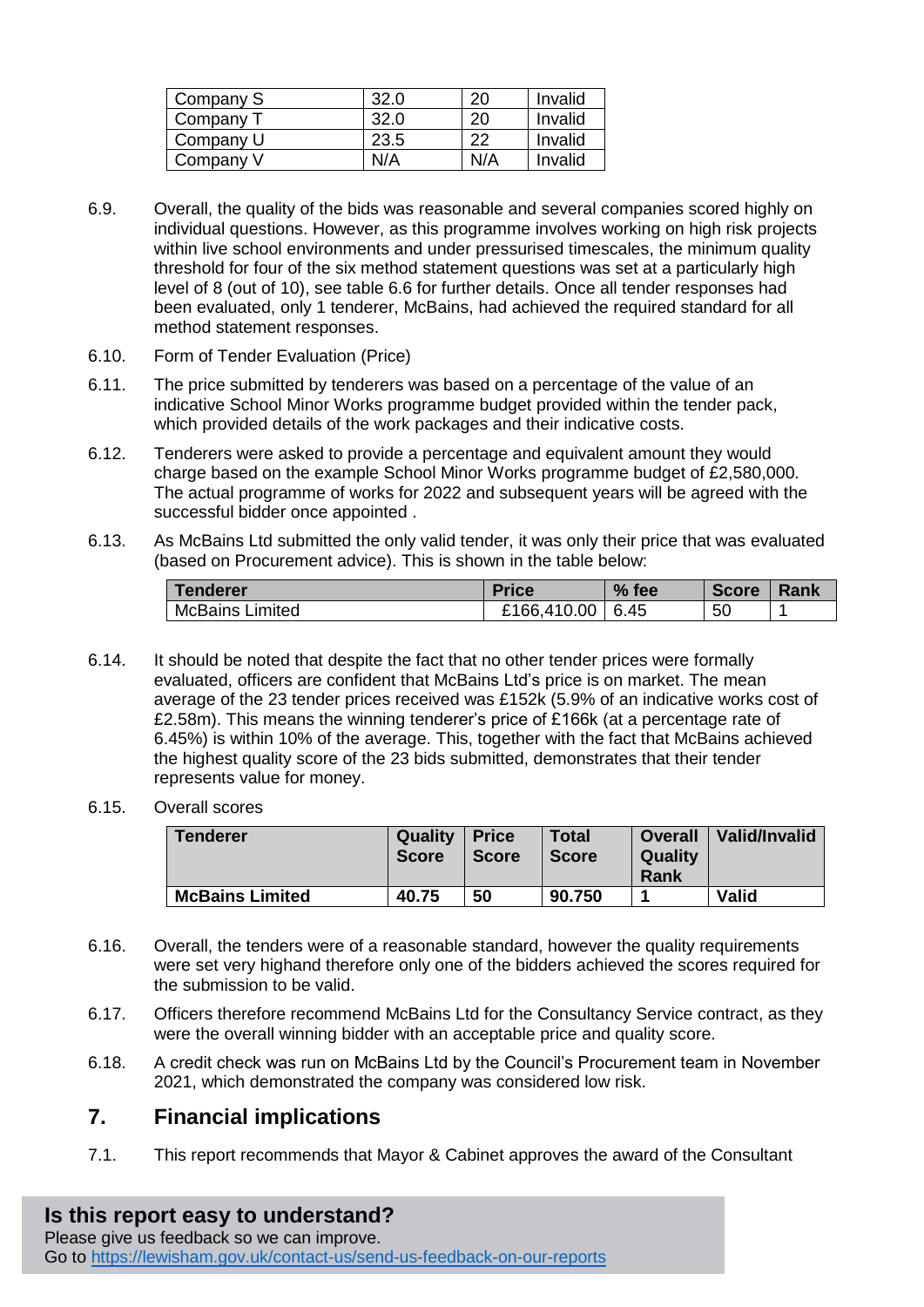Services Contract to McBains Ltd for an estimated annual cost of £166,410, potentially rising to an estimated value of £665,640 over a four year period

7.2. This contract will be funded from the approved capital budget for the 2022 to 2025 Schools Minor Works programme. The annual break clause will allow the Council to terminate the contract should future years' funding not be available.

# **8. Legal implications**

- 8.1. The Council's Constitution contains requirements about how to procure and manage contracts. These are in the Contract Procedure Rules (Constitution Part IV). Some of the requirements in those Rules are based on the procurement regulations (the Public Contracts Regulations 2015 ('the PCR') continue to apply for the time being, as amended by Brexit provisions including the Publc Procurement (Amendment etc.) (EU Exit) Regulations 2020 SI 2020 No.1319) with which the Council must comply.
- 8.2. Procedures for tendering are to be determined by contracting authorities in accordance with PCR 2015 (regulation 76). These require procedures to be transparent and ensure equal treatment of suppliers. Time limits must also be reasonable and proportionate. This contract has been externally and openly advertised by an open tender process as required by PCR 2015 and the Council's Constitution. May and Cabinet gave approval to provide the contract in January 2021.
- 8.3. The report recommends the award of a Consultancy Services contract for the provision of a Surveyor-led Multi-Disciplinary Consultancy Service to design and project manage the School Minor Works Programme 2022-2025. The value of the contract means that this is a Category A contract for the purposes of the Council's Contract Procedure Rules and one which is to be awarded by Mayor and Cabinet.
- 8.4. If the proposal to award contracts is approved, award notices must be published on OJEU and Contracts Finder in the prescribed form.
- 8.5. The report explains the evaluation approach and process applied to the bid and the reasons for recommending the successful bid for approval. The Invitation to Tender set out that tenderers had to reach specified scores (see Appendix 1). The process followed, including exclusion of the tenderer who did not reach the minimum score, was in compliance with the advertised and required procedures.
- 8.6. This decision is a Key Decision under Article 16.2 (b) and Article 16.2 (c) (xxiii) of the Constitution as it has a value of more than £200,000. It is therefore required to be contained in the current Key Decision Plan.
- 8.7. In taking this decision, the Council's public sector equality duty must be taken into account. It covers the following protected characteristics: age, disability, gender reassignment, marriage and civil partnership, pregnancy and maternity, race, religion or belief, sex and sexual orientation. In summary, the Council must, in the exercise of its functions, have due regard to the need to: eliminate unlawful discrimination, harassment and victimisation and other conduct prohibited by the Act; advance equality of opportunity between people who share a protected characteristic and those who do not; and foster good relations between people who share a protected characteristic and those who do not.
- 8.8. It is not an absolute requirement to eliminate unlawful discrimination, harassment, victimisation or other prohibited conduct, or to promote equality of opportunity or foster good relations between persons who share a protected characteristic and those who do not. It is a duty to have due regard to the need to achieve the goals listed above. The weight to be attached to the duty will be dependent on the nature of the decision and the circumstances in which it is made. This is a matter for Mayor and Cabinet, bearing in mind the issues of relevance and proportionality. Mayor and Cabinet must understand the impact or likely impact of the decision on those with protected characteristics who

# **Is this report easy to understand?**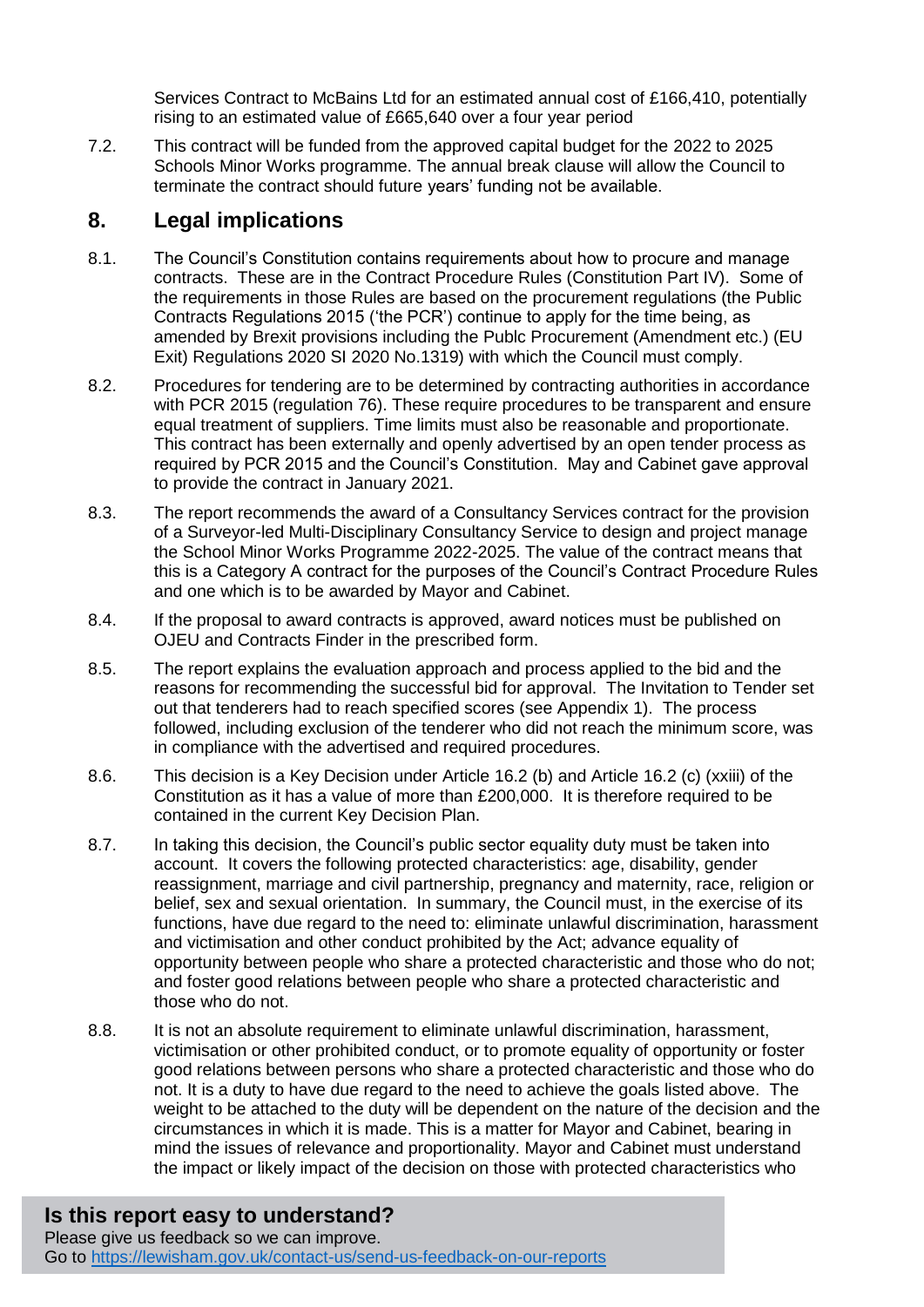are potentially affected by the decision. The extent of the duty will necessarily vary from case to case and due regard is such regard as is appropriate in all the circumstances.

- 8.9. The Equality and Human Rights Commission (EHRC) has issued Technical Guidance on the Public Sector Equality Duty and statutory guidance. The Council must have regard to the statutory code in so far as it relates to the duty. The Technical Guidance also covers what public authorities should do to meet the duty. This includes steps that are legally required, as well as recommended actions. The guidance does not have statutory force but nonetheless regard should be had to it, as failure to do so without compelling reason would be of evidential value. The statutory code and the technical guidance can be found on the EHRC website
- 8.10. The Public Services (Social Value) Act 2012 requires that when the Council is procuring services above the EU threshold – as is the case here - it must consider, before commencing a procurement process, how the procurement might be conducted so as to improve the social, economic and environmental wellbeing of the area. The matters to be considered must only be those relevant to the services to be procured and it must be proportionate in all the circumstances to take those matters into account. The Council has adopted a Social Value policy which must also be applied; and the Council's Sustainable Procurement Code of Practice will need to be applied to the contract. The report sets out the social value issues which arise, and any future decision by the decision maker will also need to take those matters into consideration.

# **9. Equalities implications**

9.1. The planned maintenance works as proposed will benefit all pupils, staff attending and working in the schools. No individual will be disadvantaged by the works.

#### **10. Climate change and environmental implications**

- 10.1. The School Minor Works Programme will improve the energy efficiency of school buildings by upgrading boiler systems to more eco-friendly models, improving insulation and installing LED lighting. This is consistent with the Council's Energy Policy, which was agreed at Mayor & Cabinet July 2014, and more recently the Council's commitment to the borough being carbon neutral by 2030 and development of a Climate Change Action Plan.
- 10.2. Each contractor's approach to reducing the impact of the works on the environment was provided as part of their submission.

## **11. Crime and disorder implications**

11.1. There are no such implications arising from this report

## **12. Health and wellbeing implications**

12.1. The School Minor Works Programme will help to improve the health and wellbeing of staff and children by creating a safer environment and better functioning facilitites within school buildings.

# **13. Social Value implications**

- 13.1. The School Minor Capital Works Programme will deliver social value to the London Borough of Lewisham by working with our Social Value Officer to set targets in line with the Council's strategic aims and objectives for each of the contracts tendered.
- 13.2. The contractors' commitments to social value were assessed as part of the tender evaluation and were given an overall weighting of 5%, in line with the Council Social Value Policy. The recommended contractor for appointment achieved a score of 6 for the

## **Is this report easy to understand?**